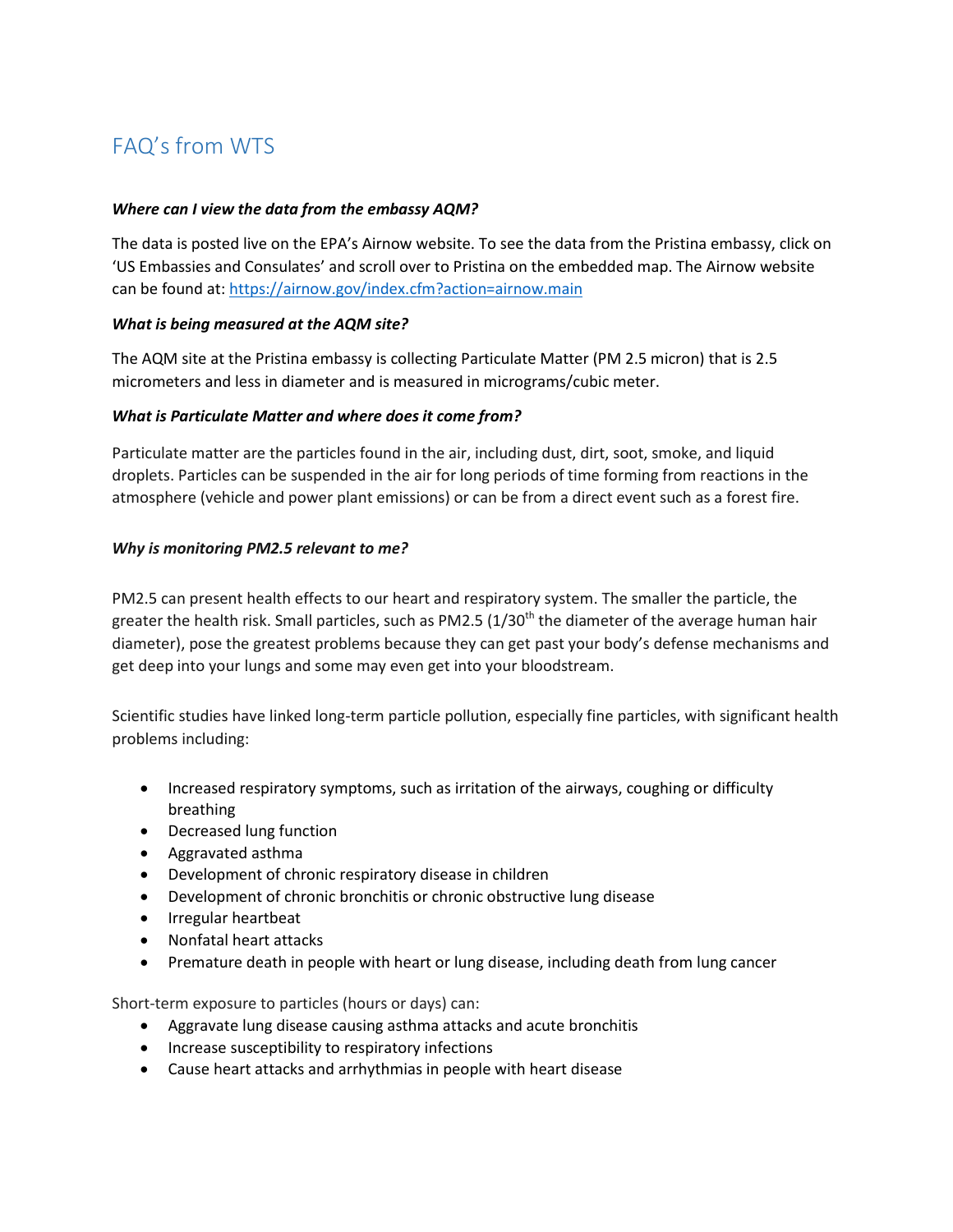Even if you are healthy, you may experience temporary symptoms, such as:

- Irritation of the eyes, nose and throat
- Coughing
- Chest tightness
- Shortness of breath

### *What type of instrument is being used and is it reliable?*

The site is using two Met One Beta Attenuation Monitors (BAM), which are EPA approved FEM (Federal Equivalency Method) units according to EPA specifications. The BAM-1020 is certified Class III FEM for PM2.5 continuous monitoring (EQPM-0308-170). The BAM-1020 is the most widely used FEM PM25 device for state regulatory agencies in the US.

To further improve reliability of data, our site at the embassy has deployed two units, side-by-side to collocate the data.

## *So the AQM site on the embassy is reading PM25, how does this relate to the Air Quality Index (AQI) reading I see on the Airnow website?*

The AQM site on the embassy is measuring the concentration of a single air pollutant; particulate matter PM2.5. The AQI value is a unit less index established by the EPA to create awareness of health effects from five major air pollutants: ground level ozone, particle pollution (also known as particulate matter), carbon monoxide, sulfur dioxide, and nitrogen dioxide.

Each pollutant has its own equation to convert its concentration into the unit less 0-500 AQI scale. The AQI value reported is determined by the pollutant with the highest index. For AQM sites only measuring one pollutant such as ours, the AQI value will always correlate to the PM2.5 levels.

The purpose of the AQI is to help you understand what local air quality means to your health. To make it easier to understand, the AQI is divided into six categories:

| <b>Air Quality Index</b><br>(AQI) Values | <b>Levels of Health Concern</b>       | <b>Colors</b>                |
|------------------------------------------|---------------------------------------|------------------------------|
| When the AQI is in this range:           | air quality conditions are:           | as symbolized by this color: |
| 0 to 50                                  | Good                                  | Green                        |
| 51 to 100                                | <b>Moderate</b>                       | Yellow                       |
| 101 to 150                               | <b>Unhealthy for Sensitive Groups</b> | <b>Orange</b>                |